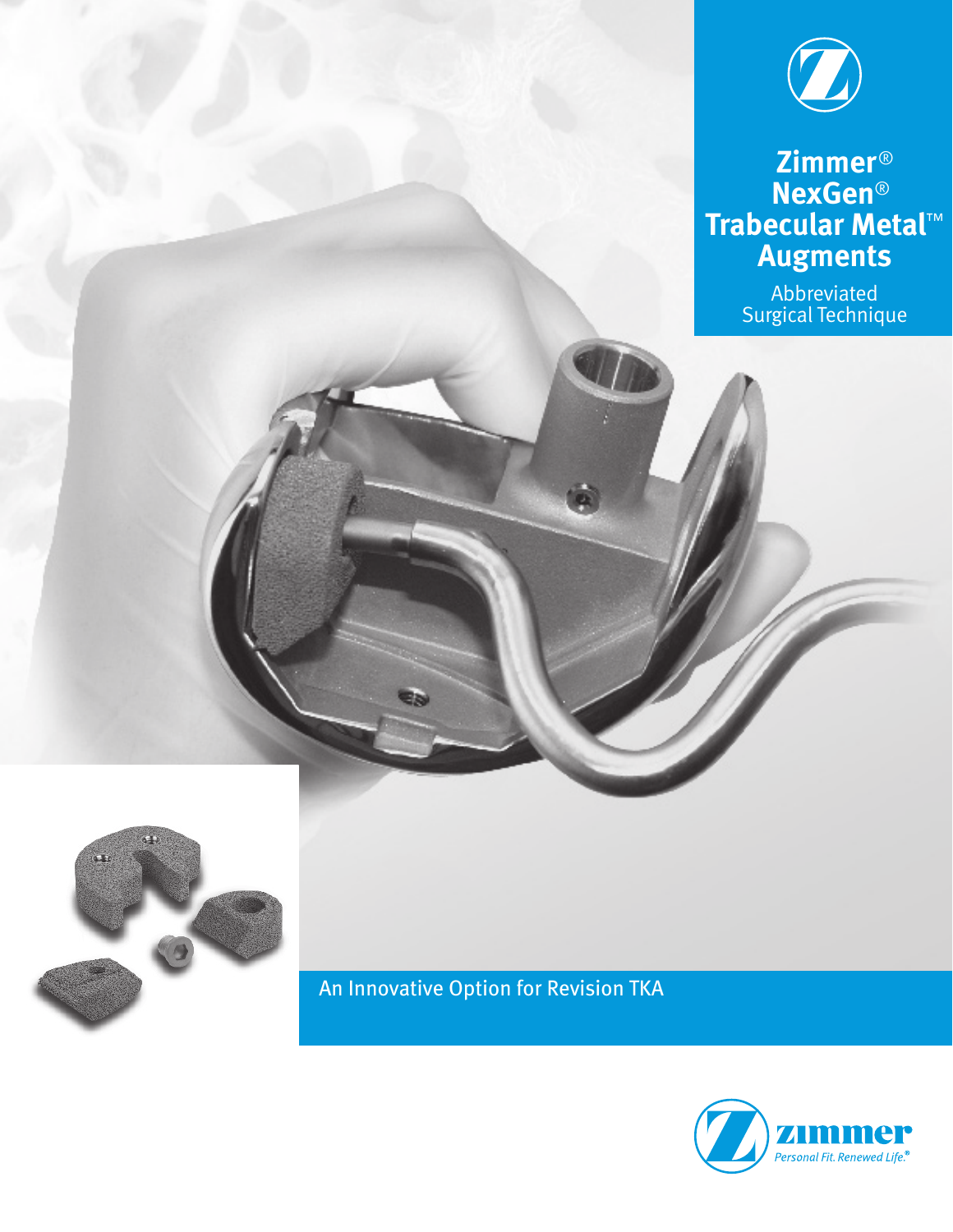#### **Introduction**

The *Zimmer NexGen® Trabecular Metal*™ Augments abbreviated surgical technique is an addendum to the following surgical techniques:

*Zimmer NexGen Legacy*® Constrained Condylar Knee Surgical Technique 97-5994-202-00 *Zimmer NexGen* Rotating Hinge Knee Surgical Technique 97-5880-002-00

These devices are only indicated for use with the NexGen LCCK and NexGen Rotating Hinge Knee Systems as described on its individual label. When used with the NexGen Legacy Constrained Condylar (LCCK) knee, the devices are indicated for use with or without bone cement. When used with the NexGen Rotating Hinge Knee, the devices are only indicated for use with cement.

#### **Femoral Instructions**

# **1Trabecular Metal Femoral Augment Assembly**

Assemble and initially tighten the femoral augments to the femoral component using the Augment Starter Screwdriver. When the augments are properly positioned, the outer periphery of the augment will be flush with the outer rail of the femoral component. Confirm that the outer edge of the augment, in the area of the 45-degree chamfer, does not protrude outside of the edge of the femoral component.Confirm that, when distal and posterior augments are used together, there is no direct contact between the augments.

*Note: When both distal and posterior augments will be used, it is recommended to assemble the distal augments first. This will facilitate assembly of the posterior augments.*

## **2Tighten Trabecular Metal Femoral Augment onto Femoral Component**

Final tightening must be performed using the Torque Wrench. Insert the appropriate hex driver bit onto the Torque Wrench. The straight hex driver is used with distal augments. For the posterior augments, the offset hex driver is used. Tighten the augment attachment screw using the Torque Wrench until the wrench "clicks and releases", indicating that the proper torque level has been achieved. Final positioning of the augment must be completed before the cement begins to cure.

**WARNING: The Torque Wrench must be used to assure proper attachment screw torque. Undertightening may result in augment and/or screw loosening. Over tightening may result in damage to** *Trabecular Metal* **material and/or the screw thread.**



Starter Screwdriver will facilitate assembly



offset Hex Bit are used for final tightening of posterior augments.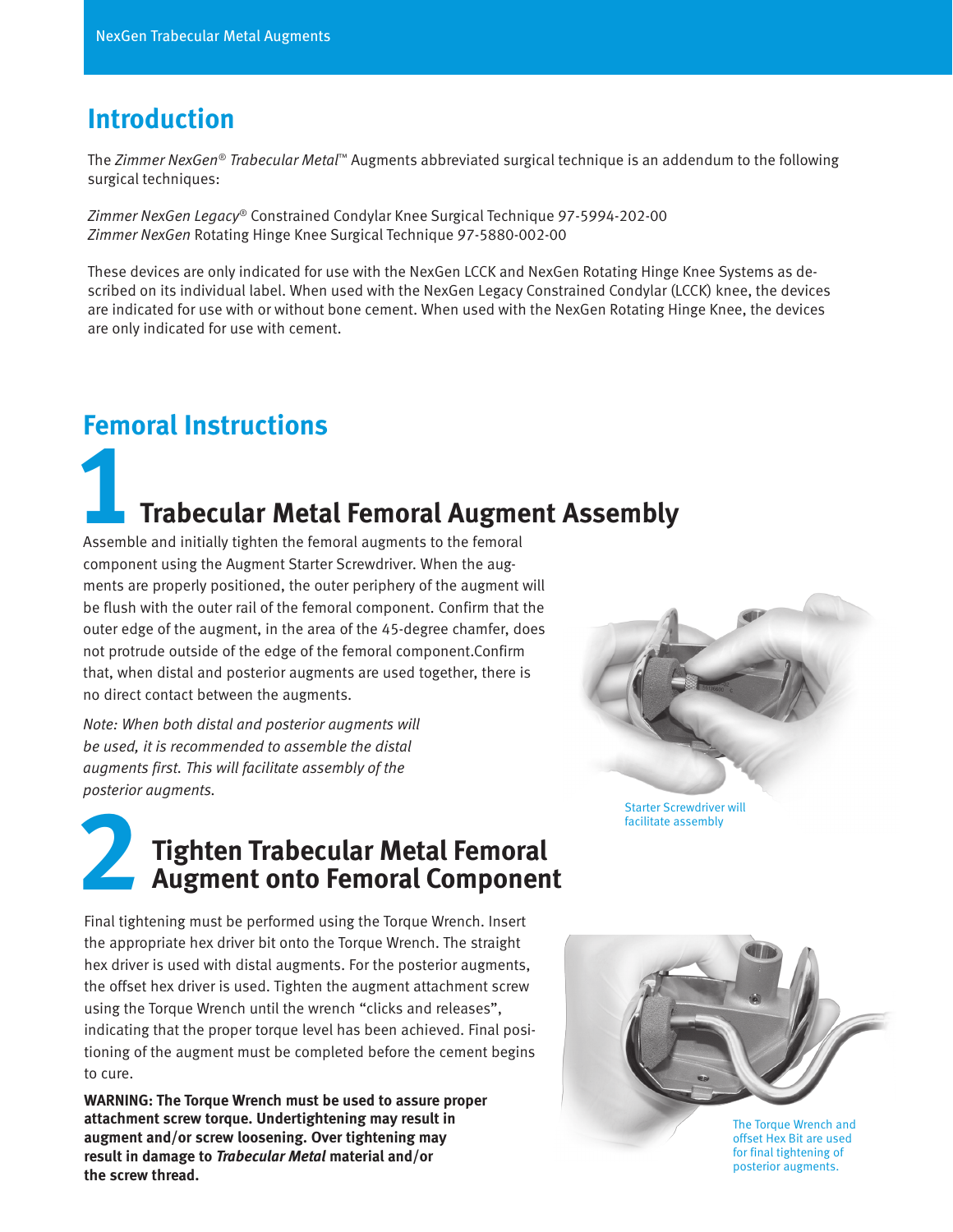#### **Tibial Instructions**

### **1Trabecular Metal Tibial Augment Assembly**

Screws or cement may be used to attached these augments to the tibial base. Assemble the tibial augments to the tibial base using the straight-hex head driver. Assure that the augments are properly positioned.

*Note: The tibial augments are provided in Right Lateral/ Left Medial as well as Left Lateral/Right Medial versions. When the 5mm and 10mm augments are positioned on the correct side of the tibial base, the elongated openings in the tibial augment will be facing toward bone. Refer to figures at right for correct and incorrect placement of 5mm and 10mm Half Block Augments.*

**WARNING: If the incorrect side is assembled to the base plate, holding capacity between the base plate and augment may be seriously compromised.**

The 15mm, 20mm, and 30mm Half Block Augments are tapered. Screws or cement may be used to attach these augments to the tibial base plate when used with LCCK. Half Block Augments must be cemented to the Rotating Hinge Knee Tibial Base Plate.

#### **Assembly of 5mm and 10mm Tibial Half Block Augments**



 Correct Assembly- Incorrect Assembly (Larger openings face bone)



#### **Assembly of 15mm, 20mm, and 30mm Tibial Half Block Augments**



Correct Assembly-When properly assembled, the outer edge will be flush (or slightly overlap) with the Tibial Base Plate.



Incorrect Assembly-Note the poor fit with the bottom of the base plate.

Both *NexGen* LCCK and Rotating Hinge Knee Full Block Augments must be attached to the Tibial Base Plate with bone cement.

#### **Assembly of Full Tibial Block Augments**



Correct Assembly-When properly assembled, the outer edge will be flush (or slightly overlap) with the Tibial Base Plate.

Incorrect Assembly-Note the poor fit with the bottom of the base plate.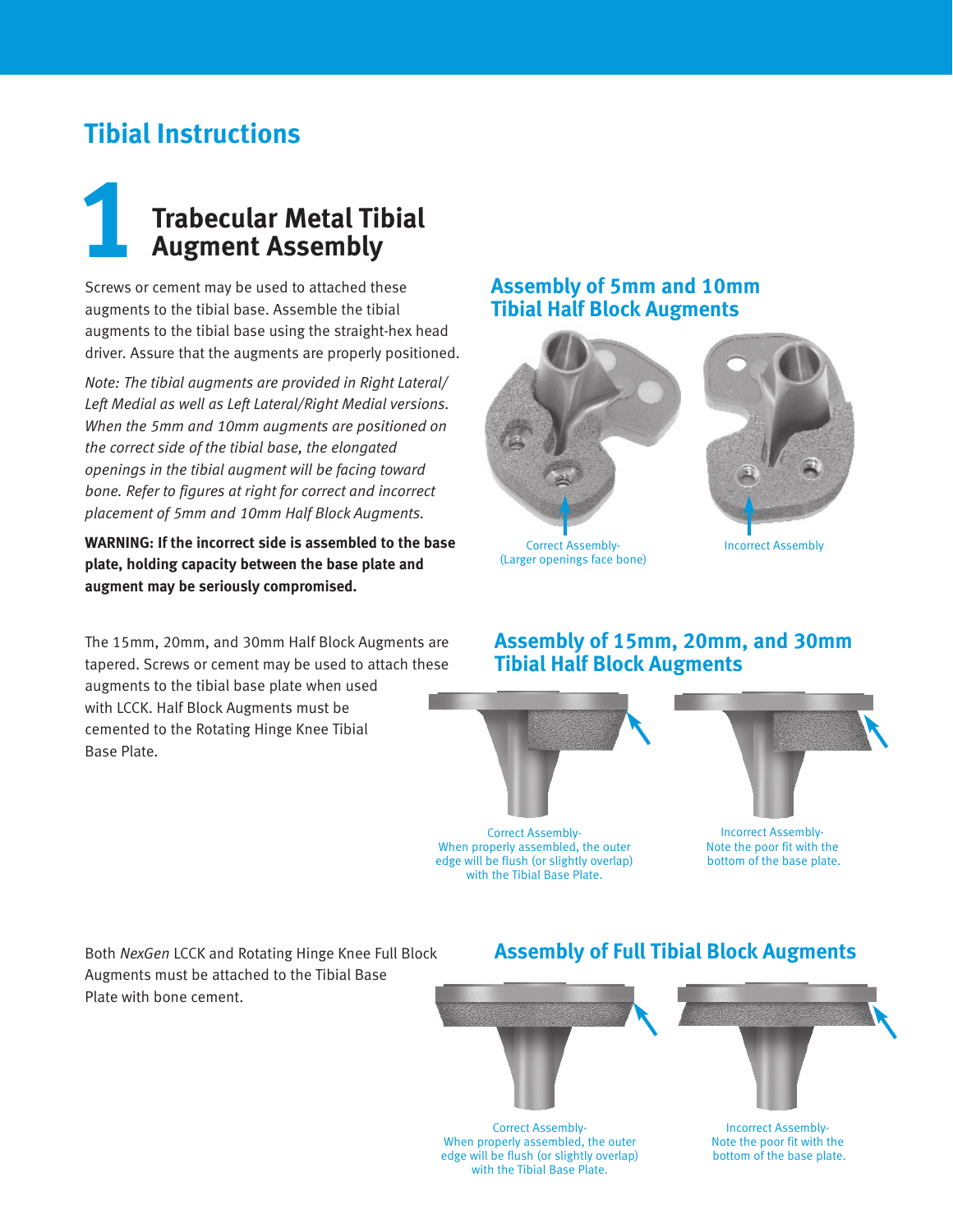**2**

When properly positioned, the outer periphery of the augment will be flush (or will slightly overlap) the outer rim of the tibial plate. When two tibial half block augments are used together, there should be no direct contact between the augments.

> Outer edge of Augment will be flush or overlap Tibial Base Plate

# **3**

When using screws final tightening must be performed using the Torque Wrench. Attach the straight hex driver to the Torque Wrench. Tighten the augment attachment screw using the Torque Wrench until the wrench "clicks and releases" indicating that the proper torque level has been achieved. If cement is to be used in conjunction with attachment screws, final tightening must be completed before the cement begins to cure.

**WARNING: The Torque Wrench must be used to assure proper attachment screw torque. Undertightening may result in augment and/or screw loosening. Over tightening may result in damage to** *Trabecular Metal* **material and/or the screw thread.**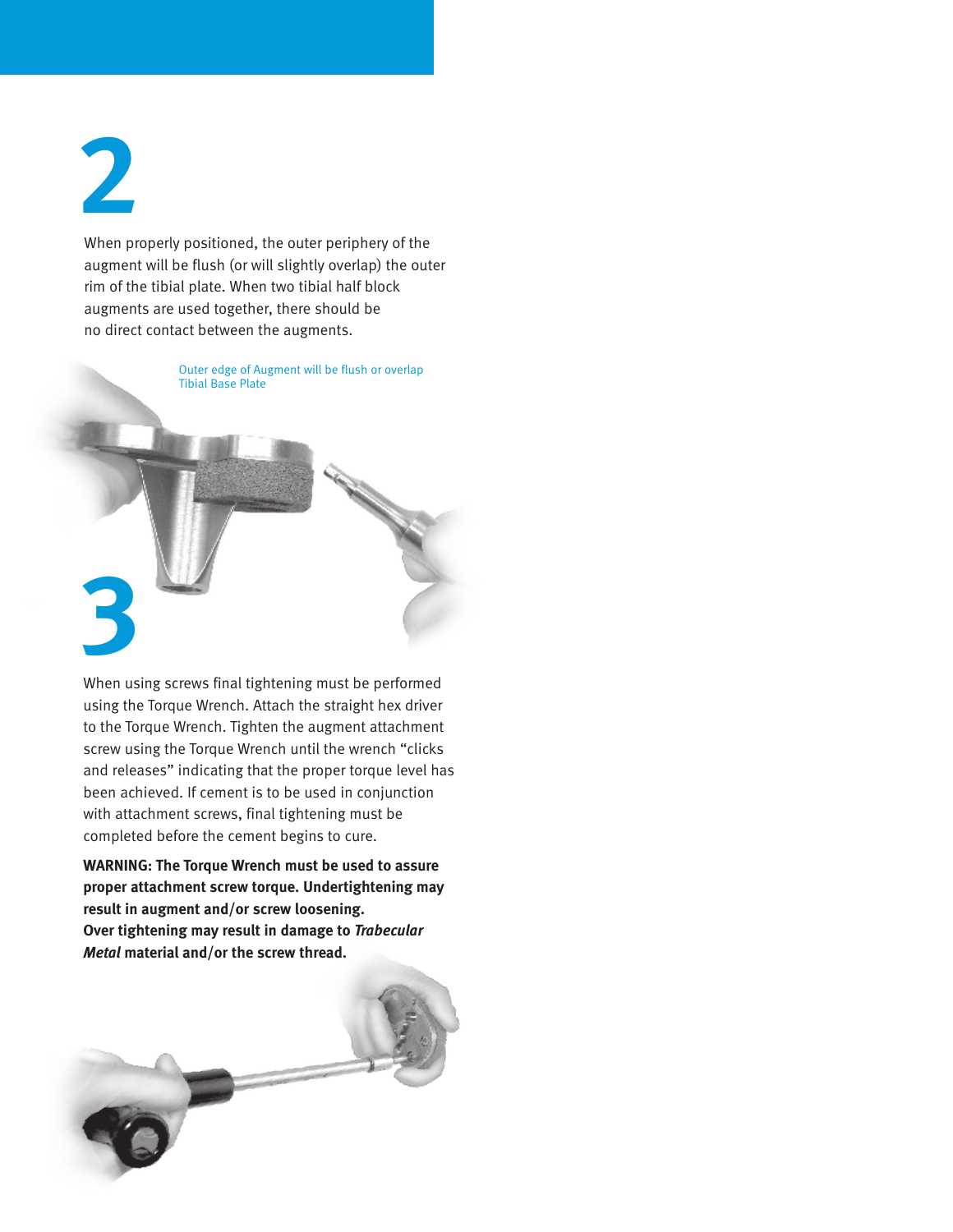#### **Trabecular Metal Augment Blocks for NexGen Femoral Components**



| Prod. No.      | <b>Description</b>                          |
|----------------|---------------------------------------------|
| 00-5490-030-00 | Kit includes 2 of each for 5 and 10mm sizes |
| 00-5490-030-01 | Kit includes 2 of each for 15 & 20mm sizes  |
| 00-5490-033-01 | 5mm Posterior Fem Augment, Size C           |
| 00-5490-033-02 | 10mm Posterior Fem Augment, Size C          |
| 00-5490-033-10 | 5mm Distal Fem Augment, Size C              |
| 00-5490-033-20 | 10mm Distal Fem Augment, Size C             |
| 00-5490-033-23 | 15mm Distal Only Fem Augment, Size C        |
| 00-5490-033-24 | 20mm Distal only Fem Augment, Size C        |
| 00-5490-034-01 | 5mm Posterior Fem Augment, Size D           |
| 00-5490-034-02 | 10mm Posterior Fem Augment, Size D          |
| 00-5490-034-10 | 5mm Distal Fem Augment, Size D              |
| 00-5490-034-20 | 10mm Distal Fem Augment, Size D             |
| 00-5490-034-23 | 15mm Distal Only Fem Augment, Size D        |
| 00-5490-034-24 | 20mm Distal Only Fem Augment, Size D        |
| 00-5490-035-01 | 5mm Posterior Fem Augment, Size E           |
| 00-5490-035-02 | 10mm Posterior Fem Augment, Size E          |
| 00-5490-035-10 | 5mm Distal Fem Augment, Size E              |
| 00-5490-035-20 | 10mm Distal Fem Augment, Size E             |
| 00-5490-035-23 | 15mm Distal Only Fem Augment, Size E        |
| 00-5490-035-24 | 20mm Distal Only Fem Augment, Size E        |
| 00-5490-036-01 | 5mm Posterior Fem Augment, Size F           |
| 00-5490-036-02 | 10mm Posterior Fem Augment, Size F          |
| 00-5490-036-10 | 5mm Distal Fem Augment, Size F              |
| 00-5490-036-20 | 10mm Distal Fem Augment, Size F             |
| 00-5490-036-23 | 15mm Distal Only Fem Augment, Size F        |
| 00-5490-036-24 | 20mm Distal Only Fem Augment, Size F        |

#### **Augment Assembly Instruments**

| Prod. No.      | <b>Description</b>                          |
|----------------|---------------------------------------------|
| 00-5979-010-00 | Trabecular Metal Augment Instrument Kit     |
| 00-7053-001-00 | Augment Torque Wrench                       |
| 00-7053-002-00 | Torque Wrench Straight Hex Screw Bit        |
| 00-5987-092-02 | Torque Wrench Offset Hex Screw Bit          |
| 00-5987-092-03 | Augment Starter Screwdriver (2 ea. per set) |
| 00-5888-012-20 | Generic Case                                |